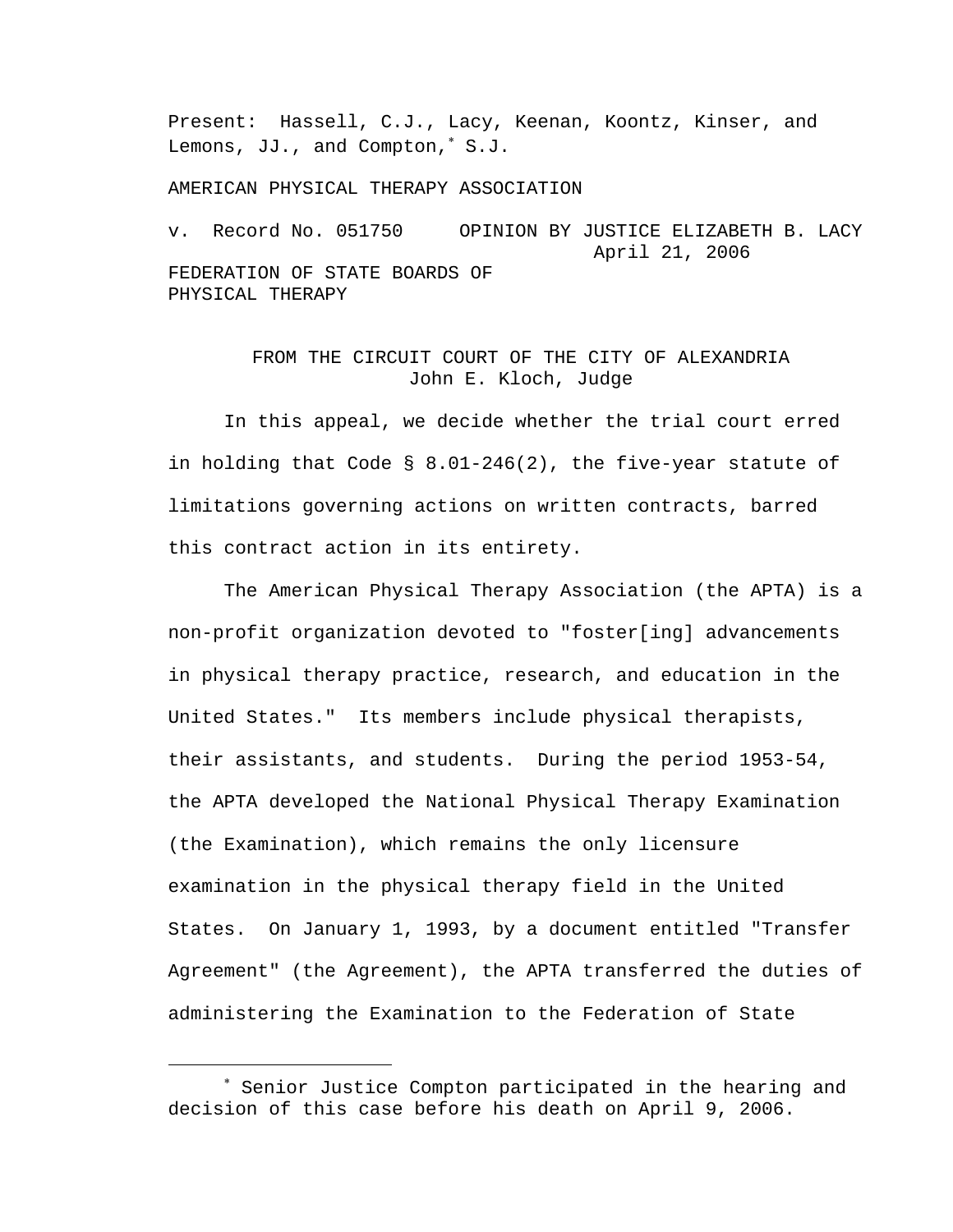Boards of Physical Therapy (the Federation), a distinct entity incorporated to assume such duties. The APTA, however, retained oversight over certain aspects of the Examination, including the Examination fee. Section 4.08 of the Agreement, entitled "Sale of the Examination and Related Products," states:

The Federation shall establish prices for the Examination that are generally consistent (taking inflation into account) with prior levels and which are not unduly burdensome to candidates.

When the Federation assumed ownership of the Examination, the fee was \$90. The Federation increased the fee to \$185 on January 1, 1995, and on July 1, 2000, it increased the fee to \$285 and imposed additional "sitting fees."

On November 8, 2004, the APTA filed a bill of complaint against the Federation alleging, among other claims, that the fee increases breached Section 4.08. The APTA included in its allegations of breach of contract the Federation's proposed fee increase to \$350 for 2005, which the Federation subsequently adopted on January 1, 2005. The Federation filed a demurrer and special plea of the statute of limitations asserting that, as pled by the APTA, the breach of contract occurred on January 1, 1995 when the Federation increased the fee to \$185. Citing Westminster Investing Corp. v. Lamps Unlimited, Inc., 237 Va. 543, 379 S.E.2d 316 (1989), the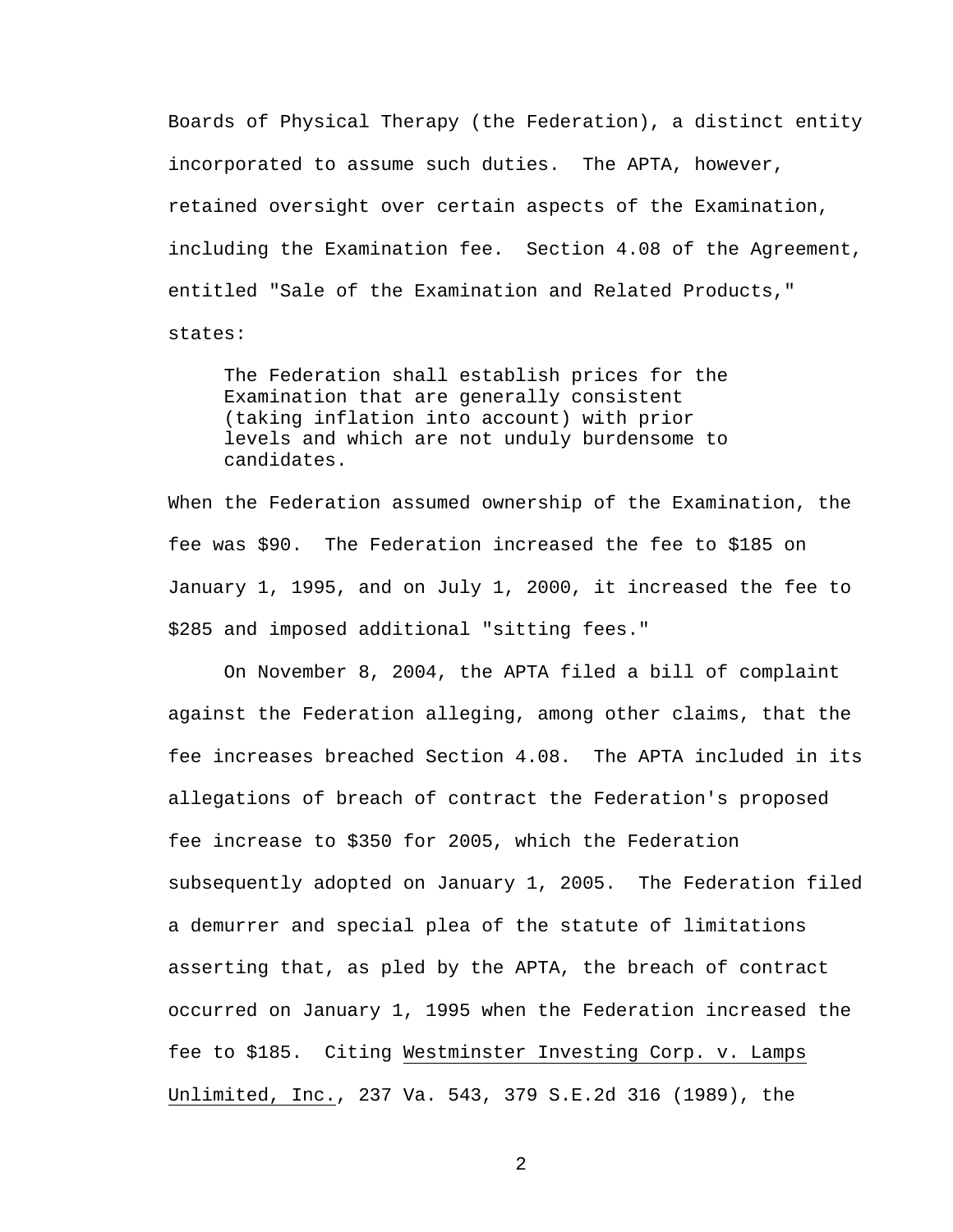Federation argued that the original breach continued and the subsequent fee increases only created additional damages. Thus, the Federation contended that the APTA's breach of contract claim accrued more than five years before the APTA filed this action and was time-barred.

Following briefing and argument of counsel, the trial court entered an order sustaining the Federation's special plea of the statute of limitations and dismissing all the APTA's claims based on an alleged breach of Section 4.08. We awarded the APTA an appeal.

 The sole issue before this Court is whether the trial court erred in ruling that Code § 8.01-246(2) bars the APTA's claims that the Federation breached Section 4.08 because the three fee increases the Federation imposed gave rise only to one cause of action that accrued on January 1, 1995 when the Federation first increased the fee.

In Westminster, upon which the trial court and the Federation rely, we held that where from the inception of a lease, the landlord failed to enforce a provision pertaining to uniform hours of operation for all tenants in a shopping center, the complaining tenant's cause of action accrued on the day of the landlord's initial breach. See id. at 549, 379 S.E.2d at 319.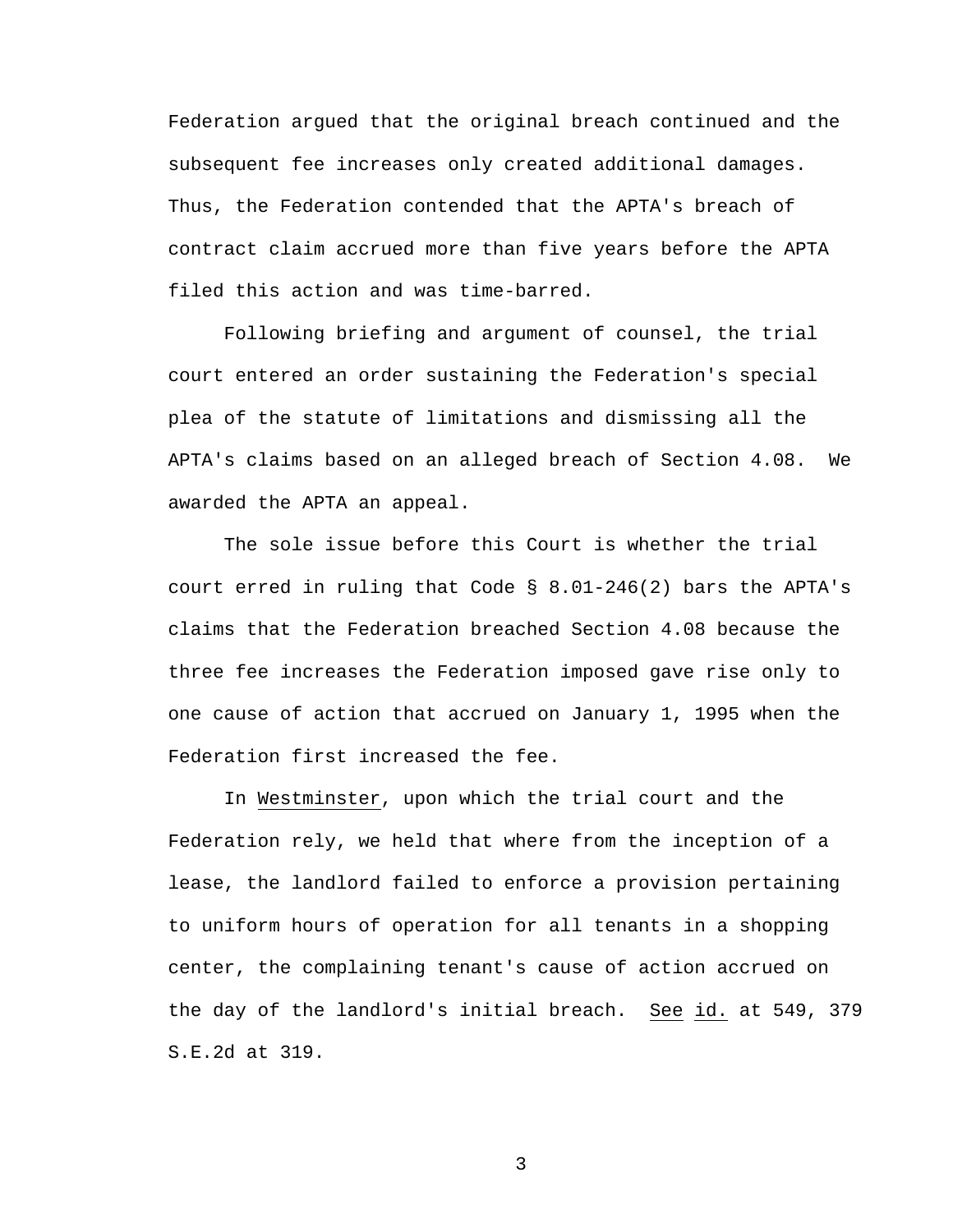In contrast, the APTA asserts that the proper analysis is that set out in Hampton Roads Sanitation Dist. v. McDonnell, 234 Va. 235, 360 S.E.2d 841 (1987). In that case, we examined whether intermittent discharges of raw sewage and other pollutants from a county pumping station onto a landowner's property gave rise to one cause of action that accrued in 1969, when the first discharge occurred, or separate causes of action that accrued with each discharge. We explained that "[i]f the wrongful act is of a permanent nature and one that produces 'all the damage which can ever result from it, [then] the entire damages must be recovered in one action,' and the statute of limitations begins to run from the date of the wrongful act," but if the wrongful acts are not continuous and "occur only at intervals, each occurrence inflicts a new injury and gives rise to a new and separate cause of action." Id. (quoting Norfolk & W. R. Co. v. Allen, 118 Va. 428, 435, 87 S.E. 558, 560 (1916), aff'g on rehearing, 118 Va. 428, 87 S.E. 558 (1915)). Because not all of the injury to the landowner's property occurred with the first discharge in 1969 and because the discharges took place at intervals, we determined the landowner could bring his claims for damages that occurred in that five-year period directly preceding the filing of his lawsuit. Id. at 239, 360 S.E.2d at 844. Whether the Federation's actions constituted a single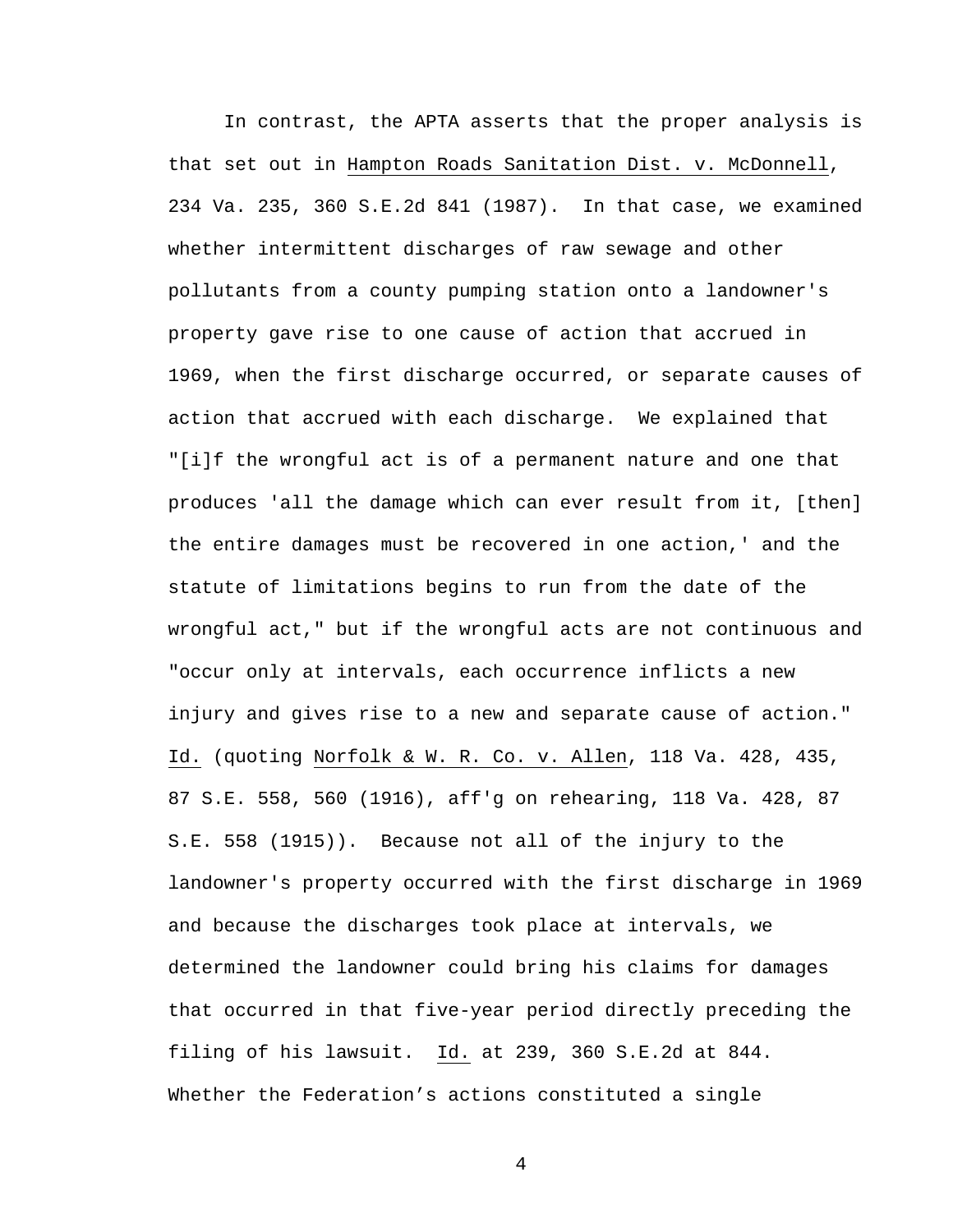continuing breach contemplated by Westminster or a series of separate breaches addressed in Hampton Roads depends on the relevant facts.

 In this case, Section 4.08 mandates that the Federation "shall establish prices for the Examination" that comply with the requirements set out in that section. The term "shall establish prices" does not, as the Federation suggests, impose an obligation such as that of the landlord in Westminster that is "continuing in nature" and remains "each day whether the Federation increases, maintains, or decreases the Exam fee." Rather, as the APTA argues, the term contemplates a distinct obligation that arises each time the Federation imposes a new fee. Furthermore, by referring to "prior levels" in determining whether the new fees are consistent and not unduly burdensome, the Section contemplates that the new fee will not be evaluated by reference back solely to the amount of the original fee.As in Hampton Roads, the first injury did not inflict "all the damage which can ever result," 234 Va. at 239, 360 S.E.2d at 843; rather, each time the Federation imposed a new fee, a new injury occurred and a separate cause of action accrued. Under these circumstances, the Federation's actions constituted distinct, separate breaches of the Agreement, and the APTA is entitled to bring its claims